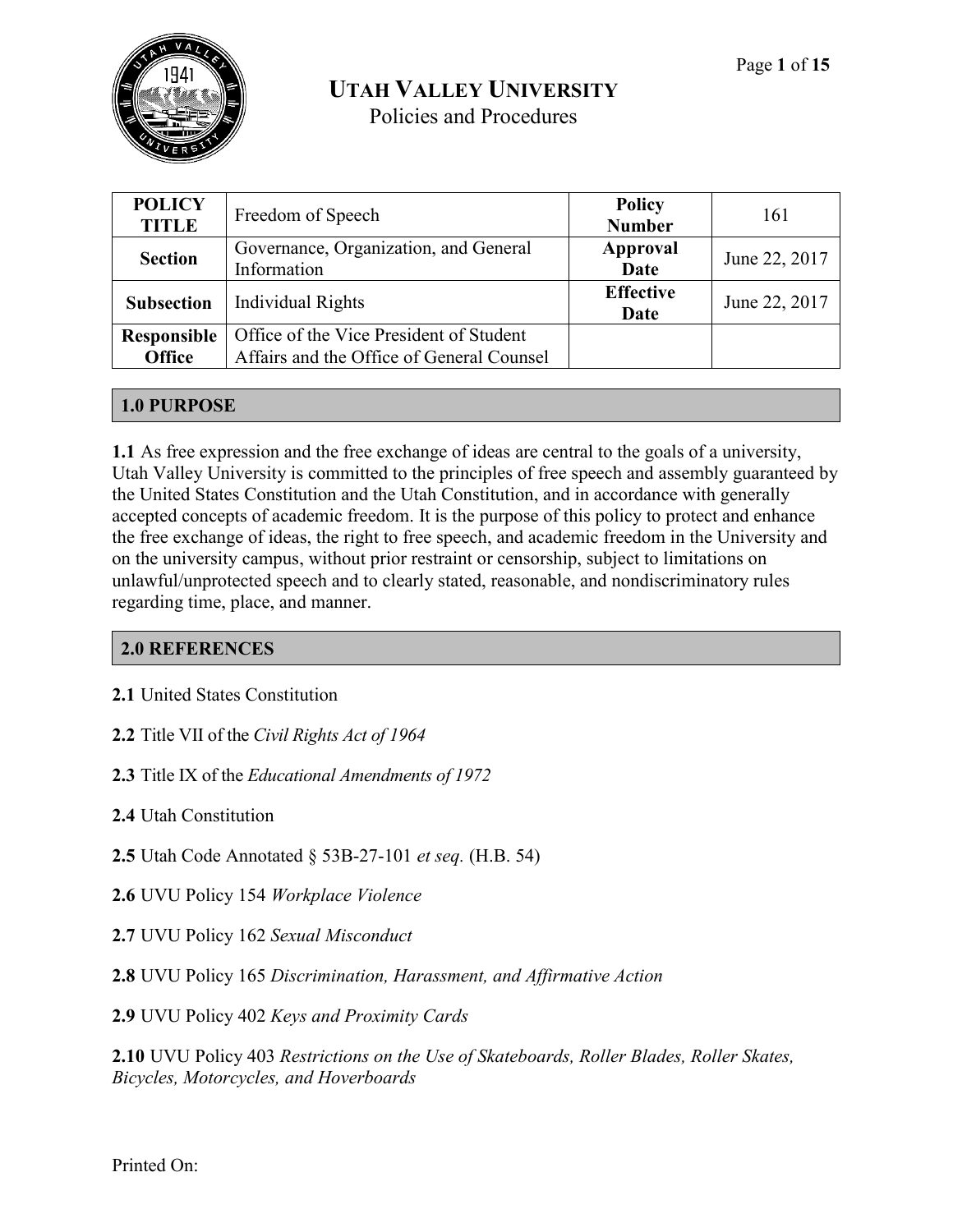

- **2.11** UVU Policy 425 *Scheduling Campus Facilities*
- **2.12** UVU Policy 430 *Institutional Campus Closure Policy*
- **2.13** UVU Policy 541 *Student Code of Conduct*
- **2.14** UVU Policy 601 *Classroom Instruction and Management*
- **2.15** UVU Policy 635 *Faculty Rights and Professional Responsibilities*
- **2.16** UVU Policy 706 *Campus Walkway Safety Policy*
- **2.17** UVU Policy 710 *Clery Act Compliance*

# **3.0 DEFINITIONS**

**3.1 Appeals Committee:** The Appeals Committee, comprised of the Senior Vice President of Academic Affairs, the Vice President of Student Affairs, and the Vice President of Finance & Administration (or their designees), reviews all appeals of any denials or other decisions made pursuant to sections 4.8 through 4.14 of this policy.

**3.2 Registered student club:** A student group with a common interest or goal, with at least six members where 75 percent of the members are currently enrolled UVU students, that complies with university-registered club requirements, including but not limited to having a lawful purpose, chartering the club, having a club constitution, having a president who is a full-time UVU student and who meets other requirements, and establishing and assessing dues. Registered student clubs are at a minimum funded by member dues and additional funding from the Utah Valley University Student Association (UVUSA).

**3.3 Commercial speech:** For the purpose of this policy, commercial speech includes all spoken, written, and symbolic speech intended, in whole or in part, for the profit of the person, organization, or institution engaged in the speech. Commercial speech at the University includes speech paid for by persons or organizations who are not members of the university community. Examples include advertisements in or on the UCCU Center, Brent Brown Ballpark, UCCU Center outdoor digital sign, or commercial handbills. Generally, the sponsors of commercial speech are subject to established university fees and must comply with appropriate university procedures.

**3.4 Demonstration/Protest:** Any rally, gathering, protest, parade, or procession to express views or opinions.

**3.5 Members of the university community:** For the purposes of this policy, all enrolled students, all persons employed by the University, including but not limited to administrators, faculty, and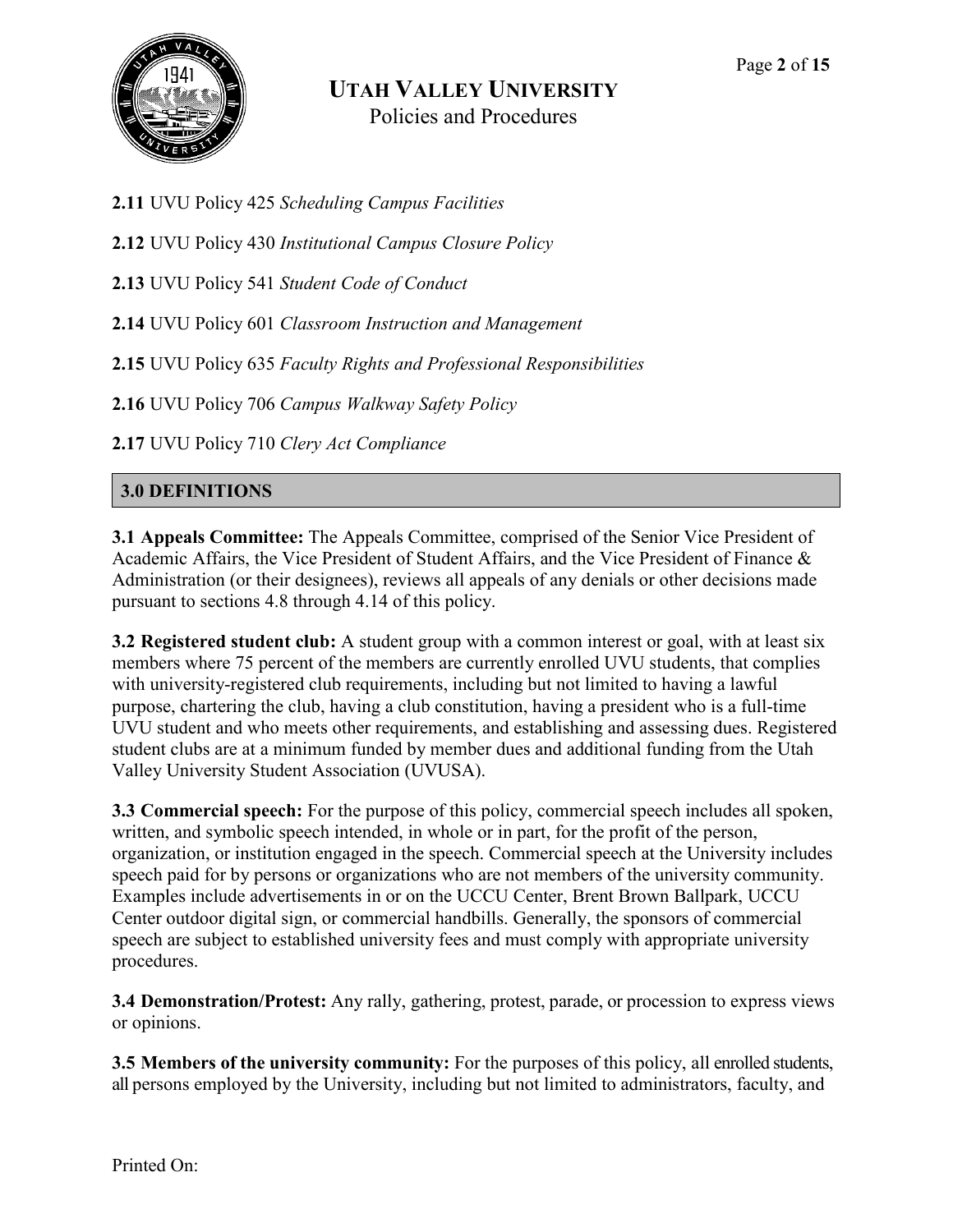

staff, and all organizations comprised of members of the university community, such as UVUSA and registered student clubs.

**3.6 Obscenity:** For the purposes of this policy, obscenity is defined by applicable law, including the following US Supreme Court's "Miller test": whether the average person, applying contemporary community standards, would find that the work, taken as a whole, appeals to the prurient interest; whether the work depicts or describes, in a patently offensive way, sexual conduct specifically defined by applicable state law; and whether the work, taken as a whole, lacks serious literary, artistic, political, or scientific value. See *Miller v. California*, 413 US 15, 21 (1973).

**3.7 Structure:** Any object (other than objects such as handbills, signs, small lawn signs, notices and posters, arm bands, or personal attire) used in expressing views or opinions, including but not limited to booths, buildings, billboards, banners, large lawn signs, and similar displays.

**3.8 Time, place, and manner restrictions:** Generally speaking, time, place, and manner restrictions refer to requirements on when, where, and how messages may be presented on a university campus. These restrictions are viewpoint neutral, narrowly tailored to serve significant university interests, and designed to leave open ample alternative channels of communication.

**3.9 University campus:** Any campus or facility, physical or virtual, owned or leased by the University, including but not limited to the Orem, Wasatch, UVU West, UVU North, and Provo Airport campuses and the university learning management system.

**3.10 University organizations:** For purposes of this policy, university administrative departments and academic schools/colleges, centers, institutes, or departments.

# **4.0 POLICY**

# **4.1 Scope of this Policy**

**4.1.1** All persons on any Utah Valley University campus, including members of the university community and visitors or guests, are protected by and subject to freedom of speech laws and this policy. In permitting the exercise of free speech on its campuses, the University does not sponsor or sanction the messages stated or the methods of speech used, unless expressly stated otherwise.

#### **4.2 Policy Statement**

**4.2.1** Because free expression and the free exchange of ideas are central to the goals of a university, Utah Valley University is committed to the principles of free speech and assembly guaranteed by the United States Constitution and the Utah Constitution, and in accordance with generally accepted concepts of academic freedom. The University is committed to protecting and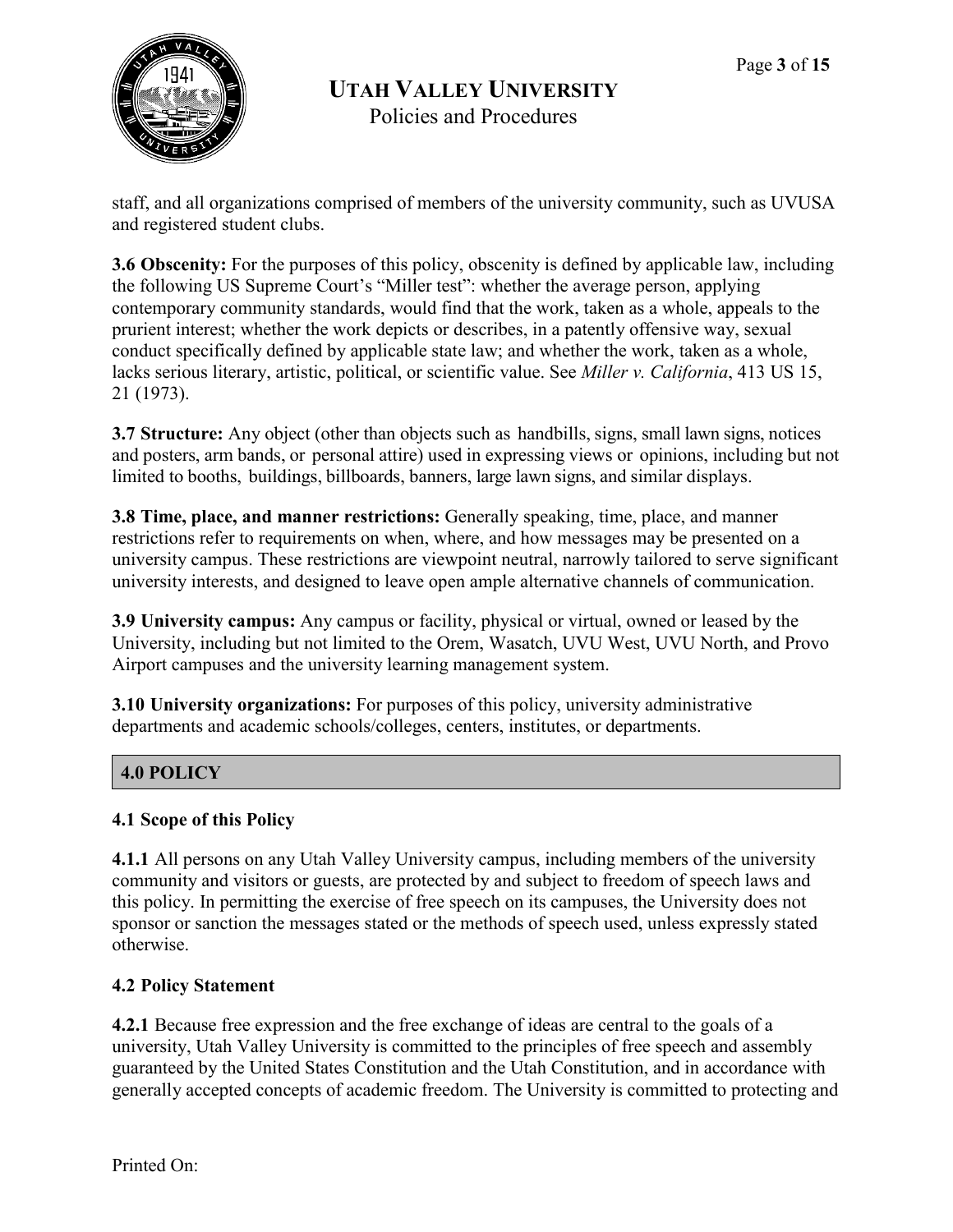

enhancing the free exchange of ideas and to artistic expression, the right to free speech, and academic freedom in the University and on the university campus without prior restraint or censorship, subject to limitations on unlawful/unprotected speech and to clearly stated, reasonable, and nondiscriminatory rules regarding time, place, and manner.

**4.2.2** Nothing in this policy shall be construed as protecting, authorizing, or condoning the following unlawful or otherwise unprotected speech, as defined by applicable law: (a) obscenity (see section 3.6); (b) child pornography; (c) defamation; (d) speech that by its very utterance tends to incite an immediate breach of the peace by the hearer; (e) speech that incites or produces imminent lawless action and that is likely to incite or produce such action; (f) speech that creates a hostile environment within the meaning of Title IX of the *Educational Amendments of 1972,*  Title VII of the *Civil Rights Act of 1964,* or other applicable law; (g) speech that substantially disrupts, obstructs, or interferes with classes, teaching, the use of offices, ceremonies, sporting events, or other university activities related to teaching, research, or administration of the University, or vehicular or pedestrian traffic; (h) speech that damages university or private property; (i) speech that discloses confidential information or trade secrets of the University or private parties without appropriate authorization; and (j) employee speech that is not a matter of public concern.

**4.2.3** Nothing in this policy shall be construed as authorizing or condoning the use of university trade or service marks (including but not limited to names, logos, mascots, and imagery) in any materials that may be created or displayed under this policy without the express written authorization of the University Department of Trademarks and Licensing.

**4.2.4** Students or employees who violate this policy or its referenced procedures are subject to university discipline. Moreover, all persons who violate this policy are subject to orders to leave the campus and possible arrest for criminal trespass for failure to comply with such orders.

# **4.3 Freedom of Speech and Assembly**

**4.3.1** Members of the university community shall have the right to freedom of speech and assembly without prior restraint or censorship, subject to clearly stated, reasonable, and nondiscriminatory rules and procedures regarding time, place, and manner.

# **4.4 Freedom of the Press**

**4.4.1** Members of the university community in their publications or broadcasts are entitled to the full protection of the constitutional right of freedom of the press. Reasonable and nondiscriminatory rules and procedures, consistent with this policy, may be adopted regarding the operations of student, faculty, and staff publications, posting of signs and notices, the distribution of commercial advertising materials, and the solicitation of funds.

**4.4.2** Student publications supported by university funds or student fees, other than those publications sponsored by a college/school, department, or academic program, shall be regulated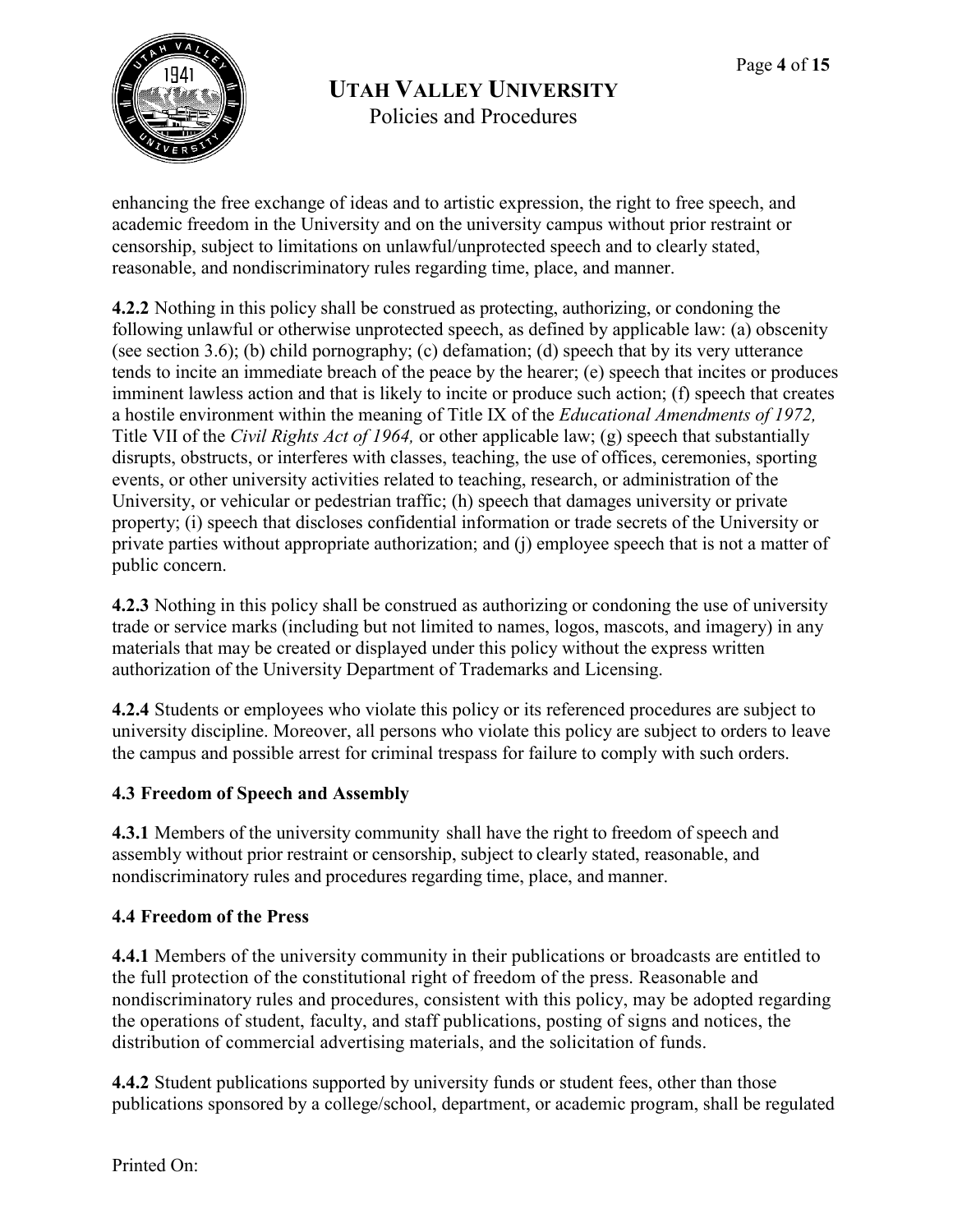

Policies and Procedures

by the University's Student Publications Board pursuant to reasonable and nondiscriminatory procedures, which shall be viewpoint neutral, consistent with this policy, and published on the Student Publications Board website or made available for public inspection upon request. No member of administration or staff, including but not limited to student publication advisors, shall exercise any prior restraint or editorial control over the content of these publications.

**4.4.3** In the case of student publications sponsored by a college, school, department, or academic program, such publications and the roles of any student editors shall be regulated in accordance with the procedures adopted by the sponsoring college, school, department, or academic program, which shall be consistent with this policy.

# **4.5 Academic Freedom**

**4.5.1** Academic freedom in the pursuit and dissemination of knowledge through all media shall be maintained at Utah Valley University (see UVU Policy 635 *Faculty Rights and Professional Responsibilities*). Academic freedom shall be recognized as a right of all members of the faculty, whether with or without tenure or continuing appointment, as they engage in teaching, scholarly and creative activities, and service to the University and their professions.

**4.5.2** Faculty shall evaluate students solely on academic bases reasonably related to legitimate pedagogical concerns, and not on student opinions or conduct unrelated to the academic standards of a course as defined by the standards of the applicable discipline or profession.

**4.5.3** Discussion and expression of all views relevant to the subject matter of a class, even if unpopular, are recognized as necessary to the educational process; however, students have no right to impinge on the freedom of instructors to teach or the right of other students to learn. Faculty members shall not permit classroom behavior that interferes with the faculty member's ability to teach and/or the students' ability to learn. If a student persists in behaving disruptively in class after the instructor has explained the unacceptability of such conduct, the instructor may dismiss the student from the class and may refer the matter to the University's Director of Student Conduct, who shall address the conduct in accordance with UVU Policy 541 *Student Code of Conduct* and other applicable policies.

**4.5.4** Faculty members have the legal rights and privileges of citizens and shall not be subject to punishment or reprisal for the exercise of such rights and privileges; however, they may be subject to sanctions for breach of other policies applicable to faculty, including but not limited to the rules and responsibilities enumerated in UVU policies 154 *Workplace Violence*, 162 *Sexual Misconduct*, 165 *Discrimination, Harassment, and Affirmative Action*, and 635 *Faculty Rights and Professional Responsibilities*.

**4.5.5** All faculty members have the right to academic freedom and the right to examine and communicate ideas relevant to their courses by any lawful means, even where such activities generate hostility or pressures against the faculty member or the University. Faculty shall not use academic freedom or freedom of speech as a pretext to discriminate or create a hostile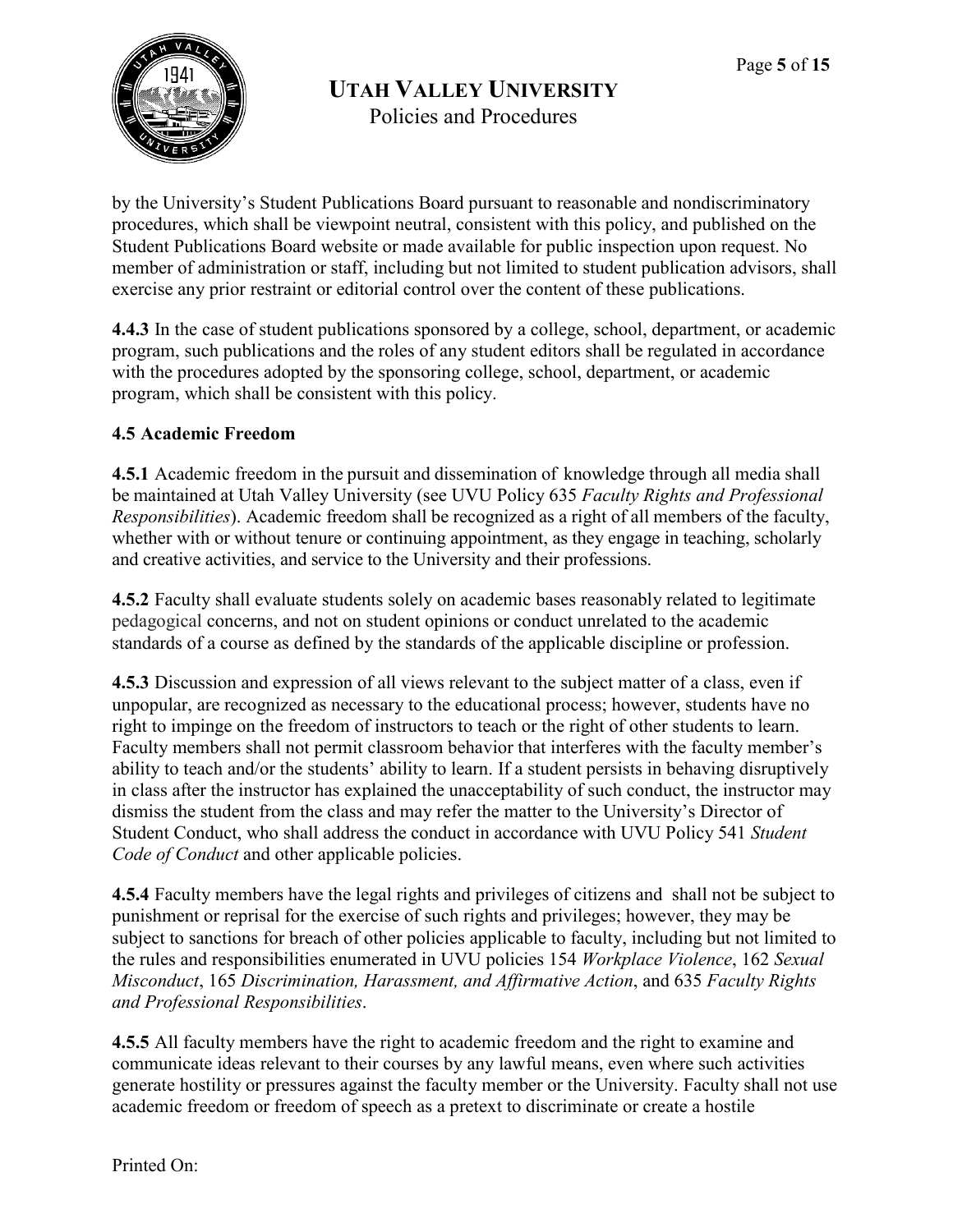

environment within the meaning of Title IX of *the Educational Amendments of 1972,* Title VII of the *Civil Rights Act of 1964,* or other applicable laws or to violate the rights of students pursuant to UVU Policy 541 *Student Code of Conduct* or other applicable UVU policies. Faculty shall also not use academic freedom or freedom of speech as a pretext to teach controversial matter that is not related to their subject.

**4.5.6** Faculty members' exercise of freedom of communication, association, or assembly, or their participation in political activities, does not constitute a violation of duty to the University, to their profession, or to students, except as prohibited by applicable law.

**4.5.7** Faculty members are entitled to support and assistance from the University in maintaining a climate suitable for the exercise of rights of academic freedom, scholarship, and effective teaching and learning. Faculty members are entitled to classrooms free from violence or systematic disruption (see UVU Policy 601 *Classroom Instruction and Management*).

# **4.6 Right to Form Registered Student Clubs**

**4.6.1** Registered student clubs may be established for any lawful purpose. Affiliation of any student club with lawful off-campus groups shall not, in itself, disqualify that club from enjoying the benefits and privileges that the University affords to student clubs. Student clubs shall have the right to keep membership lists confidential and solely for their own use. The names and addresses of officers are required by the University as a condition for registration or access to university funds or enjoyment of university privileges.

**4.6.2** Any registered student club may be added to the university registered student club roster upon the filing of a completed *Club Charter Form* with the UVU Clubs Office.

**4.6.3** Registered student clubs shall maintain their position on the university student club roster upon filing with the UVU Clubs Office each fall semester (by a deadline provided by the University Clubs Office). This *Charter Renewal Form* shall include any changes in the initial charter since its latest filing and shall list the current officers. Clubs that renew by the appropriate date are eligible for merit money. Any club may register at any time.

**4.6.4** The UVU Clubs Office may remove a student club from the university-registered student clubs roster for failure by the club to abide by university rules and policies or federal or state law.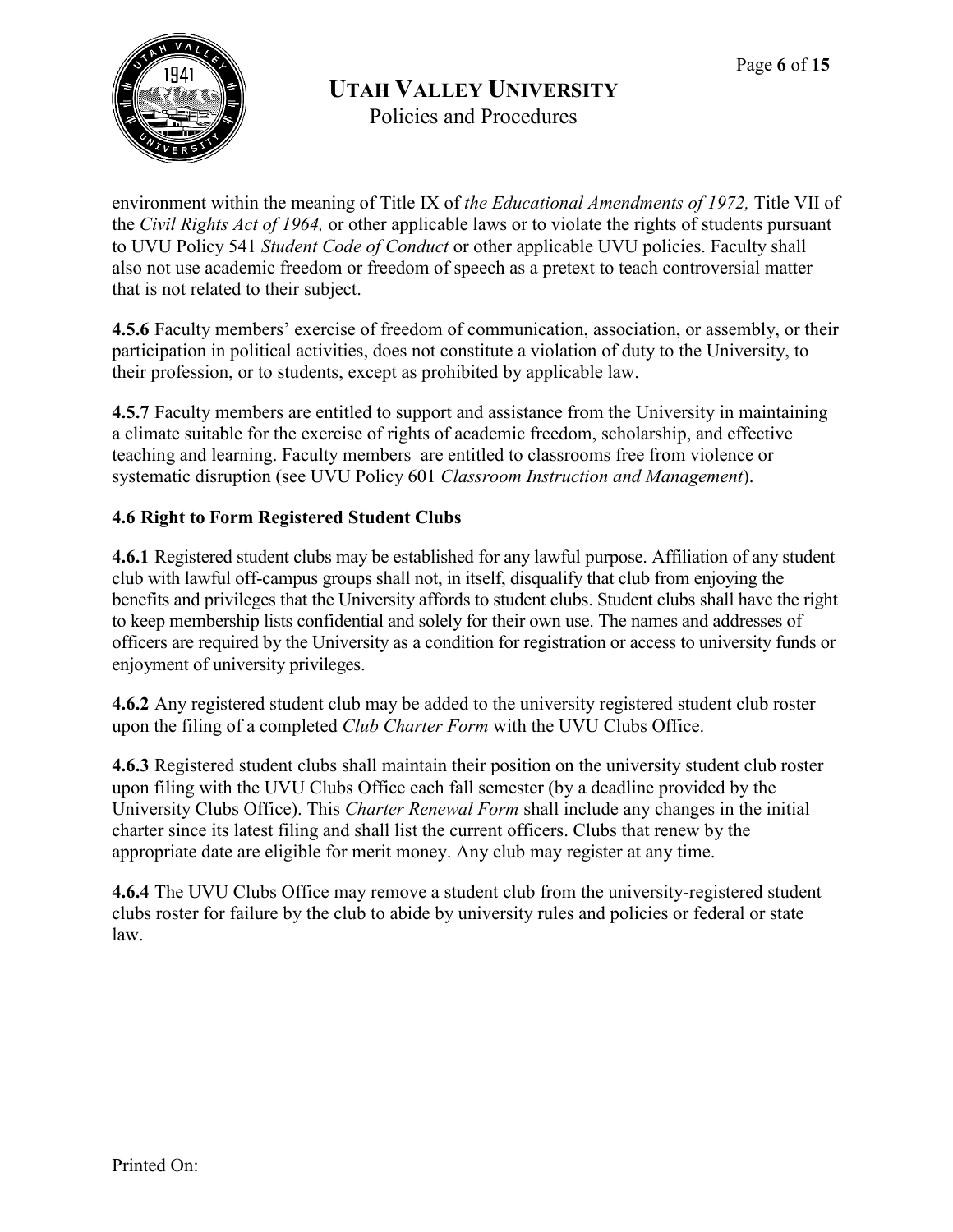

Policies and Procedures

# **4.7 Student Body Officer Elections**

**4.7.1** Subject to the limitations on unlawful/unprotected speech (section 4.2.2) and reasonable, viewpoint-neutral, and nondiscriminatory time, place, and manner restrictions, student body officer elections for the Utah Valley University Student Association (UVUSA) shall be regulated pursuant to the UVUSA constitution and bylaws.

# **4.8 Speakers**

**4.8.1** The rights of speakers to freedom of expression under the United States Constitution and the Utah Constitution shall be protected. The rights of speakers to speak and audiences to hear, free from undue disruption and interference, shall also be protected.

**4.8.2** In permitting the exercise of free speech on its campuses, the University does not sponsor or sanction the messages stated or the methods of speech used unless expressly stated otherwise.

**4.8.3** Members of the university community shall have the right to invite speakers to address audiences on campus (at the expense of the sponsoring organization and members), subject to the limitations on unlawful/unprotected speech (section 4.2.2), reasonable and nondiscriminatory time, place, and manner restrictions, and other policies governing the use of university facilities such as university safety and security policies (such as UVU Policy *402 Keys and Proximity Cards*, UVU Policy 403 *Restrictions on the Use of Skateboards, Roller Blades, Roller Skates, Bicycles, Motorcycles, and Hoverboards*, and UVU Policy 407 *Clery Act Compliance*) and applicable facilities and scheduling policies (such as UVU Policy 425 *Scheduling Campus Facilities*, UVU Policy 429 *Campus Walkway Safety Policy*, and UVU Policy 430 *Institutional Campus Closure Policy*), to the extent such policies are consistent with this policy.

**4.8.4** Members of the university community, except university organizations, who invite speakers to address audiences on or off the campus, may not use the name of the University to imply official sponsorship of the speaker in advertising or publicizing the event, but may use the University's name as a means to identify the location of the event.

# **4.8.5 Speaker Areas**

**4.8.5.1** Speakers may speak in any outdoor area, as long as such speech does not violate the time, place, and manner restrictions set forth in section 4.8.6 of this policy. The University also provides reasonably appropriate places inside the Sorensen Student Center and outside the Student Life and Wellness Center Plaza and the Pope Science Courtyard to enable speakers to address those wishing to listen. These places shall be available to any person, but university organizations and members of the university community shall have scheduling preference in the use of these designated places.

**4.8.5.2** Nothing in this section (4.8.5) shall be interpreted as limiting the right of free speech elsewhere on the campus as provided by this policy.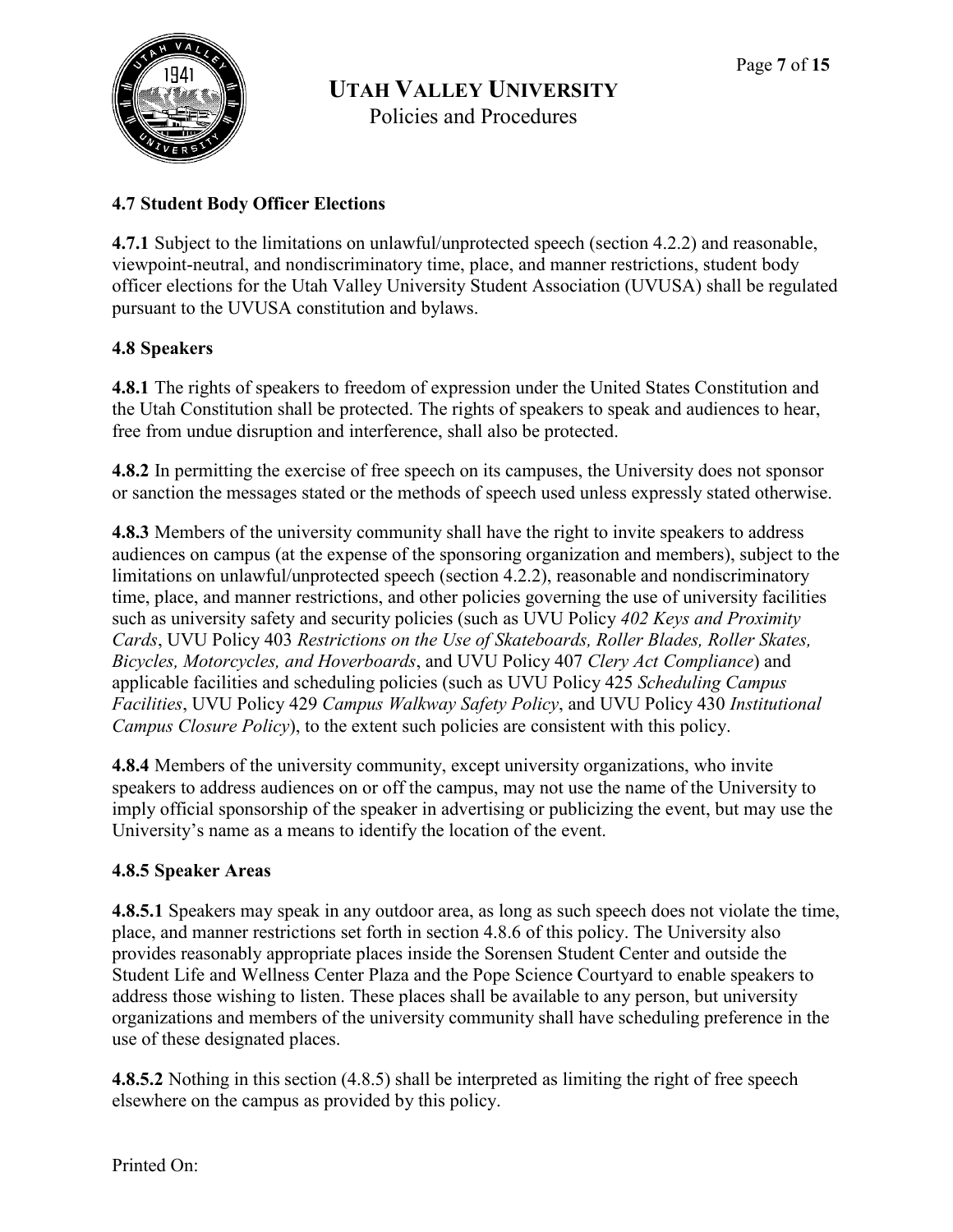

Policies and Procedures

# **4.8.6 Time, Place, and Manner Restrictions for Speakers**

**4.8.6.1** Although it is not necessary for a person using one of the designated places in section 4.8.5.1 to obtain prior permission from the University, the University encourages such persons to contact the Campus Scheduling Office to reserve or schedule a designated place in advance to ensure availability, in accordance with the UVU Policy 425 *Scheduling Campus Facilities*. University organizations and members of the university community reserving use of these designated places shall be given priority over those seeking to use these places without reservation.

**4.8.6.2** The Campus Scheduling Office shall provide general notice of the procedures for reserving the speaker areas in section 4.8.5.1. Use of the speaker areas may be reserved for up to two hours for purposes of speaking.

**4.8.6.3** Persons reserving speaker areas may use university-provided tables and other temporary means for displaying or distributing information, provided that they set up and remove them upon the expiration of their reservation. Reservations and arrangements for tables, including the payment of applicable fees, shall be made with the Campus Scheduling Office.

# **4.9 Protests and Demonstrations**

**4.9.1** To facilitate robust debate and the free exchange of ideas, peaceful protests and demonstrations on campus are legitimate means of expression. Anyone who wishes to engage in protests and demonstrations shall be permitted to do so, as long as the protest/demonstration and the conduct of participants

1) Does not take place in indoor rooms/areas where quiet or reflection may be expected by those using these rooms/areas (including but not limited to classrooms, laboratories, the Reflections Center, the Woodbury Art Museum, the Fulton Library, the Bingham Gallery, the Noorda Center for the Performing Arts, and other indoor venues where theatrical/musical performances or public or private ceremonies are occurring);

2) Does not take place inside buildings where minors or vulnerable populations are predominantly present (including but not limited to the Wee Care Center, the Cole Nellesen Building, or indoor rooms/areas where youth camps are taking place);

# 3) Is not violent; and

4) Does not unduly disrupt the functioning of the University, interfere with the rights of other members of the university community, or damage university or private property. Protests and demonstrations are also subject to the limitations on unlawful/unprotected speech (section 4.2.2) and reasonable and nondiscriminatory time, place, and manner restrictions.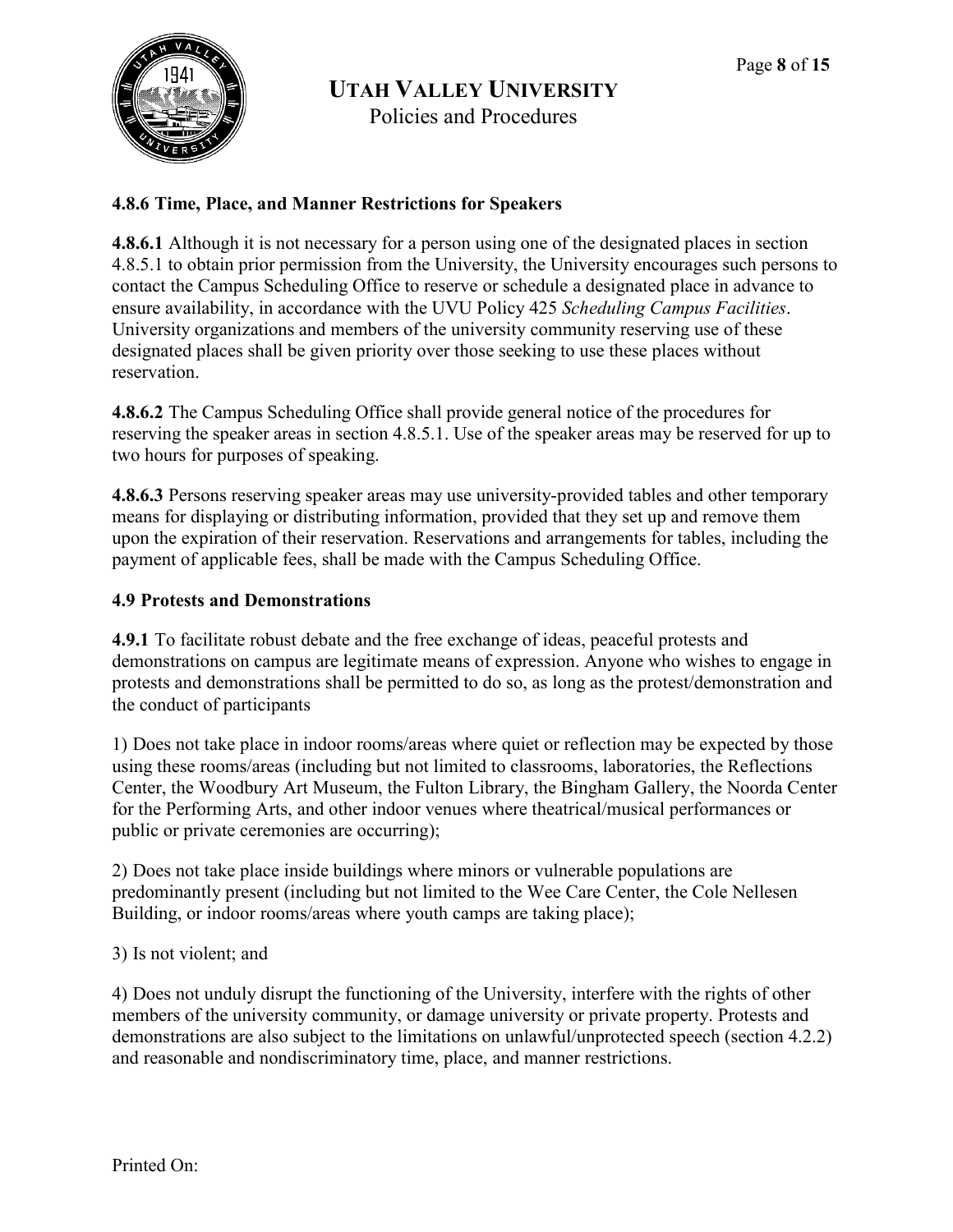

Policies and Procedures

#### **4.9.2 Time, Place, and Manner Restrictions for Protests and Demonstrations**

**4.9.2.1** Although it is not necessary for a person planning a protest or demonstration to obtain prior permission from the University, the University encourages such persons to contact the Campus Scheduling Office to reserve or schedule a place in advance to ensure availability, in accordance with UVU Policy 425 *Scheduling Campus Facilities*. University organizations and members of the university community reserving use of university facilities and places shall be given priority over those who do not have a reservation.

**4.9.2.2** Protests and demonstrations must be orderly at all times and must not jeopardize public order or safety. The University reserves the right to prohibit protestors from wearing masks or otherwise disguising their identity during protests if protestors' conduct threatens to endanger the safety of others or to damage University property.

**4.9.2.3** Protests and demonstrations must not interfere with the entrances and exits to buildings or the normal flow of pedestrian or vehicular traffic.

**4.9.2.4** Protests and demonstrations must not disrupt or obstruct university functions, organized meetings, or other assemblies in such a way as to invade the rights of others to assemble and the rights of speakers to free expression.

**4.9.2.5** Protests and demonstrations must not interfere with classes and teaching, the use of administrative or academic departments or offices, university activities related to teaching or research, or previously scheduled meetings or events.

**4.9.2.6** Persons violating the time, place, and manner restrictions relating to protests and demonstrations may be subject to arrest or other action authorized by law after notice is given of the restrictions being violated and the persons refuse to cease and desist.

**4.9.2.7** Protesters and demonstrators shall be financially responsible for any damages caused by their protests and demonstrations. Damages caused by third parties not part of the protests and demonstrations shall be assessed against such third parties, with such assessments not being final until they are appealed to and reviewed by the Appeals Committee (section 5.1).

# **4.10 Sound Amplification Equipment**

**4.10.1** Sound equipment shall be used only at volume levels that do not disrupt or disturb teaching, research, or other duly authorized meetings or activities at the University, and in accordance with city ordinances.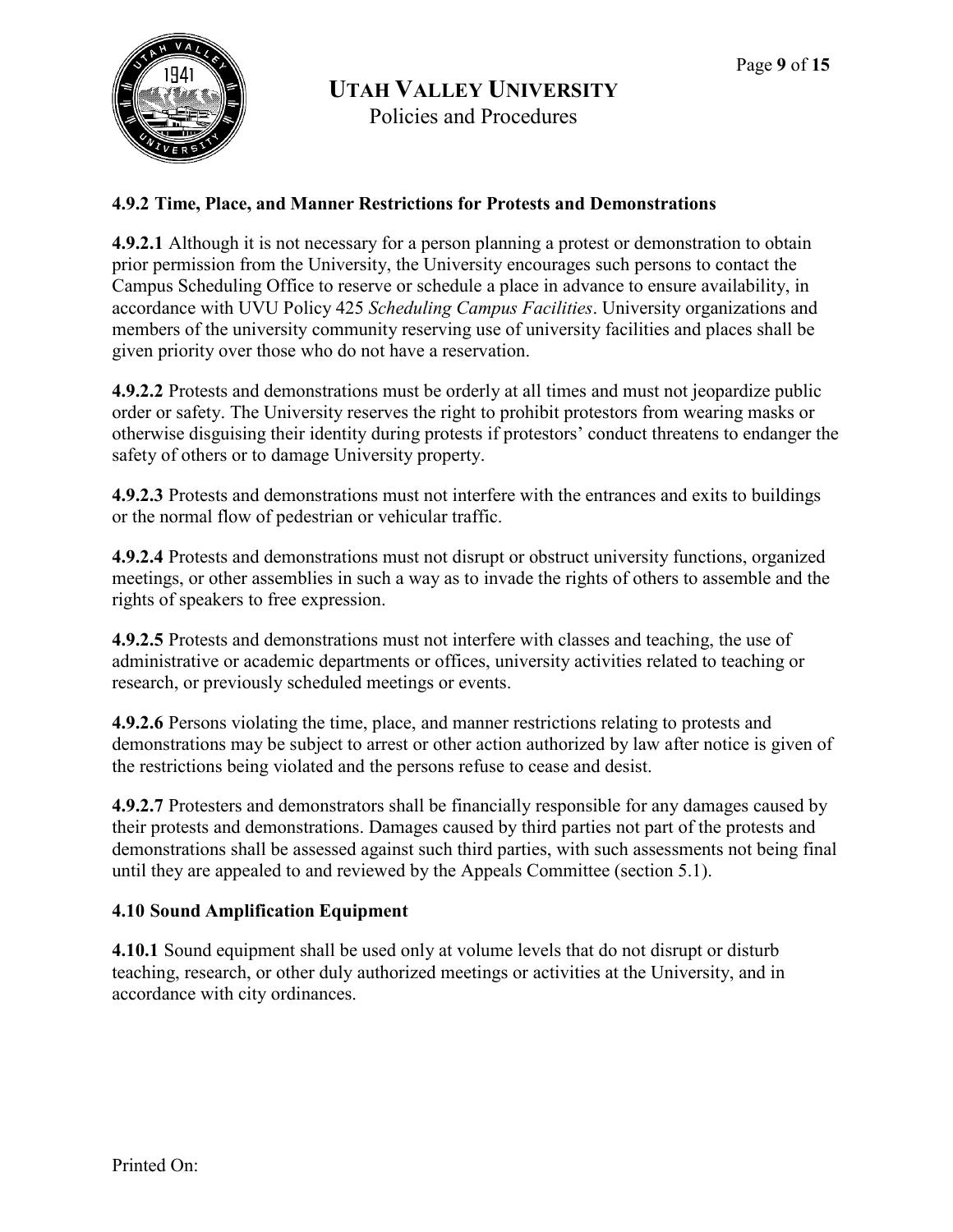

Policies and Procedures

# **4.11 Posting of Signs, Notices, Posters, and Banners**

#### **4.11.1 Non-Commercial Signs, Notices, Posters, and Banners**

**4.11.1.1** The University shall provide reasonable space indoors and outdoors for the posting of non-commercial signs, notices, posters, and banners by members of the university community. Subject to the limitations on unlawful/unprotected speech (section 4.2.2) and reasonable and nondiscriminatory time, place, and manner restrictions, such signs, notices, posters, and banners may deal with any subject matter, including but not limited to notices of meetings or events and expressions of positions and ideas on social or political topics.

#### **4.11.2 Time, Place, and Manner Restrictions for Posting Non-Commercial Signs, Notices, Posters, and Banners**

**4.11.2.1** Members of the university community may post non-commercial signs, notices, and posters on bulletin boards and kiosks located on UVU campus and maintained by the University; however, they may not be posted on bulletin boards or kiosks maintained by academic and administrative departments of the University or in classrooms (per section 4.11.2.2. Noncommercial signs, notices, and posters shall not be attached to non-bulletin board or kiosk locations, such as on trees, buildings or portions of buildings (including walls, doors, windows, fixtures, handrails), fountains, statues, equipment, furniture, or machinery, unless otherwise expressly authorized by the Dean of Students. For lawn sign requirements, see section 4.11.2.9.

**4.11.2.2** Unless expressly designated for broader use, bulletin boards, easels, and kiosks maintained by an academic or administrative department of the University, and all walls, doors, whiteboards, chalkboards, windows, and other areas within classrooms, are reserved exclusively for university organizations for university speech. Designated areas in bathroom stalls in the Sorensen Student Center and Student Wellness Center are also reserved exclusively for university speech by the UVU Student Life division. In addition, designated areas for the hanging of artwork on campus are reserved exclusively for university organizations. Postings under this section do not need to have a Campus Connection stamp but are required to comply with the department's published nondiscriminatory rules and procedures, including a procedure that all such items be date stamped and otherwise identified as authorized by the department.

**4.11.2.3** University websites and digital signage are reserved for university organizations for university speech. However, 10 digital signage slots shall be reserved for registered student clubs to advertise meetings, fundraisers, service projects, or other events that are open to the entire student body. Registered student clubs must submit their signage to the UVU Clubs Office and comply with the digital signage procedures included in the UVU Clubs Handbook. The UVU Clubs Office shall post digital signage that complies with such procedures on a first-come, firstserved basis, up to the 10-slot limit. The UVU Clubs digital signage procedures shall be viewpoint-neutral and shall not violate this policy.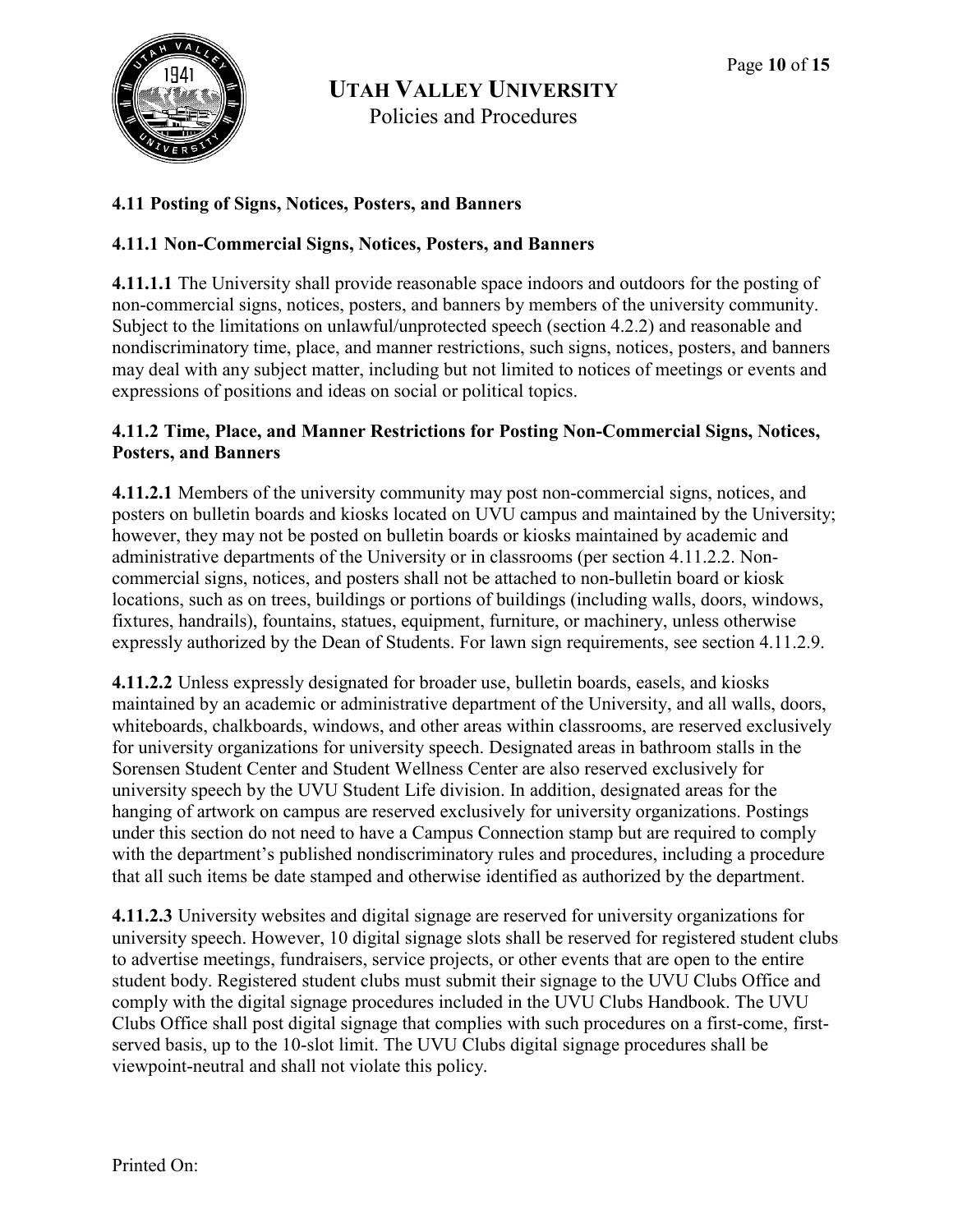

**4.11.2.4** University organizations, UVUSA, and registered student clubs may post banners in designated banner areas only after registering the banner with Campus Connection, being assigned a banner location, paying a deposit fee, obtaining a date stamp on the banner, and otherwise complying with Campus Connection procedures. The procedures shall be viewpointneutral and shall not violate this policy. Outdoor banners may be posted only in designated outdoor areas identified and maintained by Campus Connection and only after paying a posting and removal fee.

**4.11.2.5** Messages or slogans of any kind shall not be painted, hung, or otherwise written on trees, buildings, windows, sidewalks, grounds, fountains, walls, or other structures or surfaces, or on the personal property of others. No tape of any kind may be used for installation of signs, notices, posters, or banners. Sidewalk chalk messages may be used on sidewalks in the speaker areas designated in section 4.8.5.1 of this policy but are not permitted on any permanent standing structures. All sidewalk chalk messages shall be removed by the end of the day. Individuals or organizations that fail to comply with the requirements may be charged an additional cost for any removal of sidewalk chalk.

**4.11.2.6** All non-commercial signs, notices, posters, or banners posted on UVU campus, other than those specifically exempted in sections 4.11.2.2, 4.11.2.3, and 4.11.2.11, must have a visible expiration date stamp from Campus Connection, after which date the sign, notice, poster, or banner may be removed, generally not to exceed 14 calendar days from the date of posting.

**4.11.2.7** Non-commercial signs, notices, posters, or banners may be re-posted for an additional 14 calendar days within a 60-day time period after the original posting date, but only after it is shown that there is good reason for the sign, notice, poster, or banner to remain in place for a longer period (such as the occurrence of a campus closure during the original posting period) and the sign, notice, poster, or banner has been restamped by Campus Connection.

**4.11.2.8** Due to the limited amount of available display space and preference for universitysponsored speech, the number of posters per event sponsored is limited to 50 for one month or 25 for two months. No more than two flyers for any event may be posted on any single bulletin board or kiosk. No more than two banners may be posted for any upcoming announcement, deadline, or event.

**4.11.2.9** Small lawn signs may only be used to advertise an upcoming event or deadline held on a UVU campus or sponsored by university organizations or members of the university community, or to provide directions to such events. Sponsors of such events must obtain stamps on lawn signs with visible expiration dates from Campus Connection, which shall publish reasonable time, place, and manner procedures that comply with this policy on the size, number, and graphics requirements of such lawn signs, where such lawn signs may be posted, and for how long.

**4.11.2.10** The UVUSA Elections Committee may publish viewpoint-neutral, nondiscriminatory rules and procedures for the posting of campaign posters, signs, and banners, which may include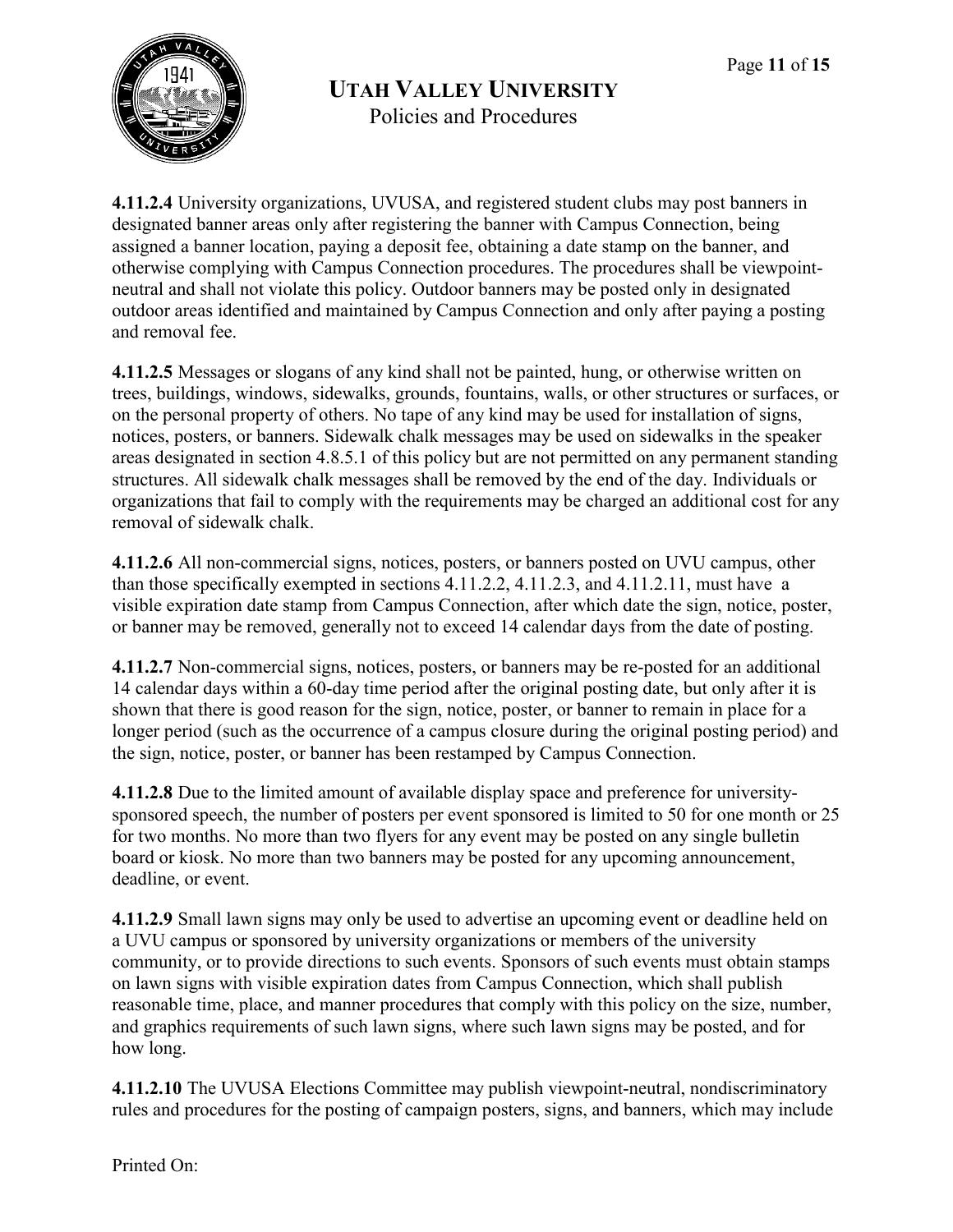

exceptions to this policy permitting additional election-related signage on campus during a designated period leading to UVUSA elections.

**4.11.2.11** The University Events and the Athletics departments are exempted from the Campus Connection stamp requirement set forth in section 4.11.2.6 when they post posters, banners, small lawn signs, easels, and other similar media to publicize events sponsored by these departments, as long as they stamp and identify such items as University Events Department or Athletics Department media and otherwise comply with this policy.

**4.11.2.12** University maintenance personnel or other university officials may remove any noncommercial signs, notices, posters, or banners that do not comply with this policy.

# **4.11.3 Commercial Signs, Notices, Posters, and Banners**

**4.11.3.1** Campus Connection shall publish procedures governing the posting or distribution of commercial signs (including digital signage and projections on the side of buildings), notices, posters, banners, and other materials for commercial purposes, except for commercial signage at the UCCU Center, the Brent Brown Ballpark, other athletic facilities, and at university athletic events (with Campus Connection maintaining a list of other university departments, and their procedures, responsible for commercial signage in these other venues). Campus Connection procedures may include a schedule of fees for nonmembers of the university community and limitations upon the areas in which such commercial speech may take place. The procedures shall be viewpoint neutral. Signs, notices, posters, and banners are subject to the limitations on unlawful/unprotected speech (section 4.2.2) and reasonable and nondiscriminatory time, place, and manner restrictions. All commercial and non-university community signs, notices, posters, and banners shall be available for inspection in Campus Connection, and a written record of actions taken under the procedures shall be maintained and be open for public inspection.

**4.11.3.2** By posting the commercial sign, notice, poster, or banner on campus, the person or organization (a) agrees to hold the University harmless for any assessed damages or liability incurred as a result of the sign, notice, poster, or banner; and (b) is responsible for the content of any signs, notices, posters, or banners it sponsors or posts on campus.

# **4.12 Distribution of Non-Commercial Handbills, Petitions, and Other Written Material**

**4.12.1** Any person may hand out and distribute non-commercial handbills, petitions, or other written material throughout campus without prior approval, as long as the distributed materials clearly identify the author or sponsor of the materials, subject to the limitations on unlawful/unprotected speech (section 4.2.2) and reasonable and nondiscriminatory time, place, and manner restrictions.

#### **4.12.2 Time, Place, and Manner Restrictions for Non-Commercial Handbills, Petitions, and Other Written Material**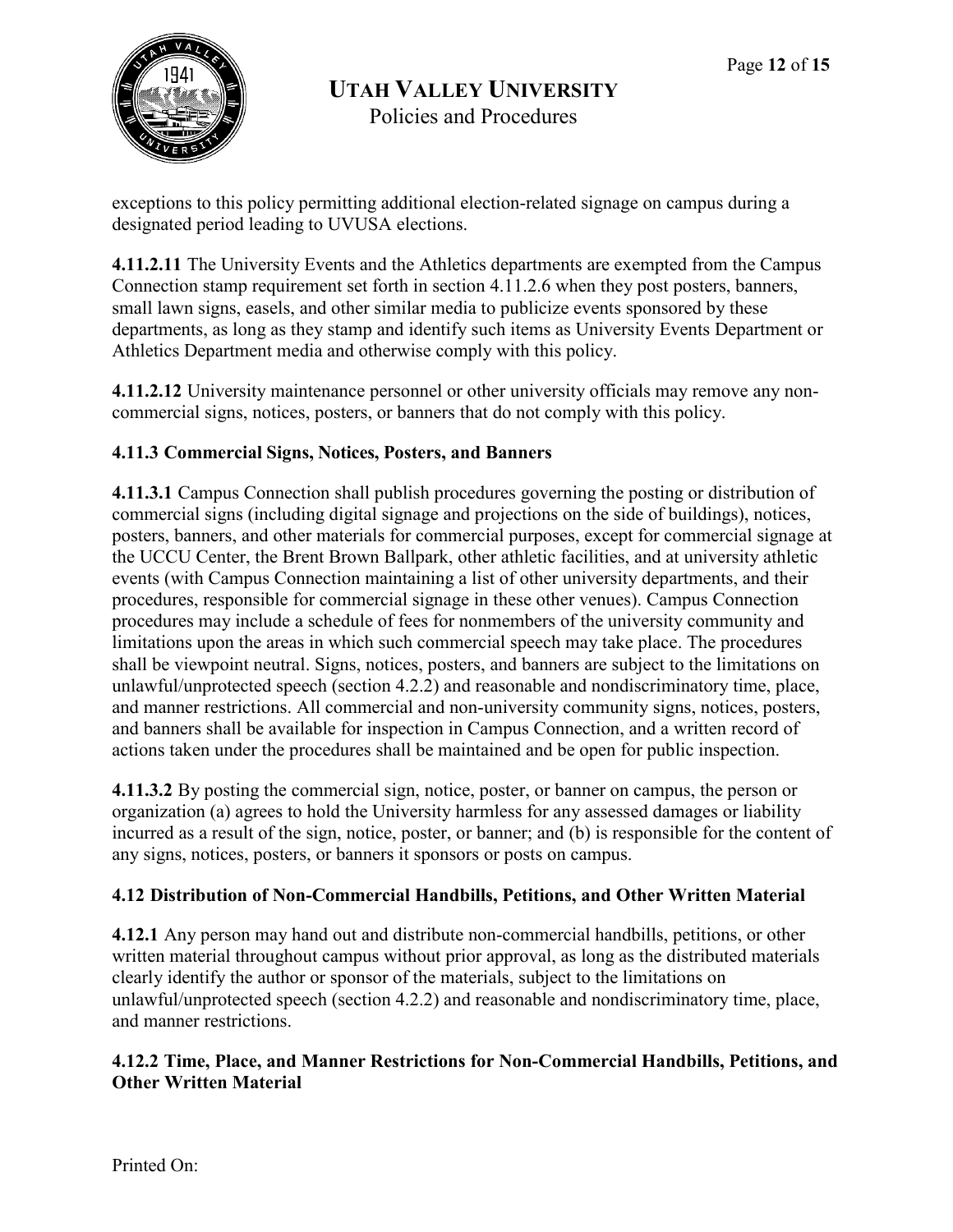

**4.12.2.1** Distribution of non-commercial handbills, petitions, and other written material on the university campus is permissible but must not interfere with the entrances and exits of university buildings or the normal flow of pedestrian and vehicular traffic.

**4.12.2.2** Distribution may not occur within classrooms, academic and administrative departments or offices, may not interfere with classes, and teaching or university activities related to teaching, may not disrupt the functioning or events of the University, and may not interfere with the rights of other members of the university community.

**4.12.2.3** Handbills or other written materials may not be attached or affixed to private property (including but not limited to vehicles) without the owner's permission and may not be dropped or left on the ground or floors, fixtures, furniture, or in other areas in violation of applicable littering laws.

# **4.13 Distribution of Commercial Handbills**

**4.13.1** Campus Connection shall publish rules and procedures governing the distribution of commercial handbills. The procedures may include a schedule of fees and limitations upon the areas in which such commercial activity may take place. The rules and procedures shall be published on the Campus Connection website, and a written record of actions taken under the rules and procedures shall be maintained and open for public inspection upon request.

**4.13.2** Any person distributing handbills or written material shall be personally responsible for the content of the material and hold the University harmless for any assessed damage or liability incurred as a result of the distribution of the handbills or material.

# **4.14 Non-Commercial Structures**

**4.14.1** Members of the university community and their organizations may erect non-commercial structures on campus to express their views or opinions subject to the limitations on unlawful/unprotected speech (section 4.2.2) and reasonable and nondiscriminatory time, place, and manner restrictions. Such structures may deal with any subject matter, including but not limited to social or political issues.

# **4.14.2 Time, Place, and Manner Restrictions for Non-Commercial Structures**

**4.14.2.1** Members of the university community may erect non-commercial structures in speaker areas defined in section 4.8.5.1 of this policy. Members of the university community may erect structures outside of the speaker areas in section 4.8.5.1 where it is shown that the message is intended for an audience elsewhere on the campus.

**4.14.2.2** The Campus Scheduling Office shall create viewpoint-neutral, nondiscriminatory procedures related to the physical requirements and limitations, such as health and safety, of non-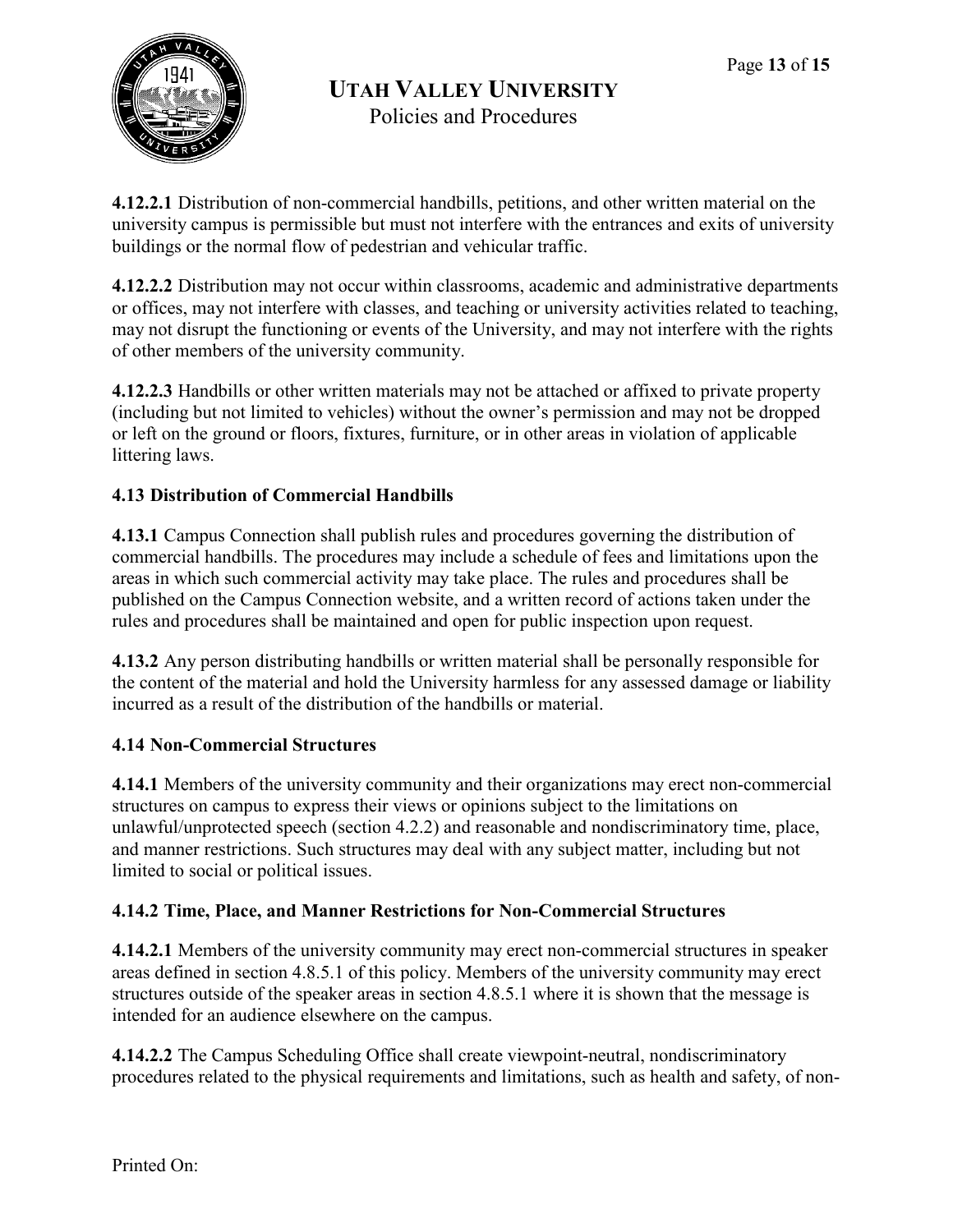

commercial structures, which shall be maintained and available for inspection on the Campus Scheduling Office webpage.

**4.14.2.3** Prior to the erection of any non-commercial structure, a person or organization must obtain a permit from the Campus Scheduling Office for each proposed structure. Permit application forms may be obtained from the Campus Scheduling Office. The permit application shall include the identity of the member or members of the university community responsible for the structure; the proposed location, size, and design of the structure; the period of time the structure will be in place (up to 30 calendar days for 12 hours per day for booths and buildings of any kind and 24 hours per day for other structures); an agreement to remove the structure at the end of each day and upon expiration of the permit and to pay for any damage the structure may cause to the site upon which it is erected; and an agreement to hold the University harmless for any assessed damages or liabilities caused by the structure itself. In the case of structures other than lawn signs, billboards, banners and similar self-explanatory structures, the Campus Scheduling Office shall require that the structure be regularly staffed during daytime school hours as a condition of issuing the permit and renewing the permit.

**4.14.2.4** The Campus Scheduling Office shall issue the permit if (a) the intended non-commercial structure and uses made of it will not constitute a safety hazard and will not impede the normal functions of the University; (b) the structure does not block or impede entry to any building or interfere with normal pedestrian or vehicular traffic; and (c) the proposed location of the structure does not cause unreasonable damage, in the University's exclusive judgment, to landscaping, such as flowers and shrubs.

**4.14.2.5** A permit shall be issued for up to 30 calendar days. In the event of compliance with the terms of the permit, it may be renewed, upon application, for the same time period, subject to the requirements applicable to the issuance of the original permit.

**4.14.2.6** University maintenance personnel or other university officials may remove any noncommercial structures that do not comply with this policy.

# **4.14.3 Commercial Structures**

**4.14.3.1** The Campus Scheduling Office shall issue rules and procedures governing the creation and use of structures for commercial purposes. The rules and procedures, which may include a schedule of fees and limitations upon the areas in which such commercial activity may take place, shall be published on the Campus Connection website, and a written record of actions taken under the rules and procedures shall be maintained and open for public inspection upon request. Commercial structures are subject to the limitations on unlawful/unprotected speech (section 4.2.2).